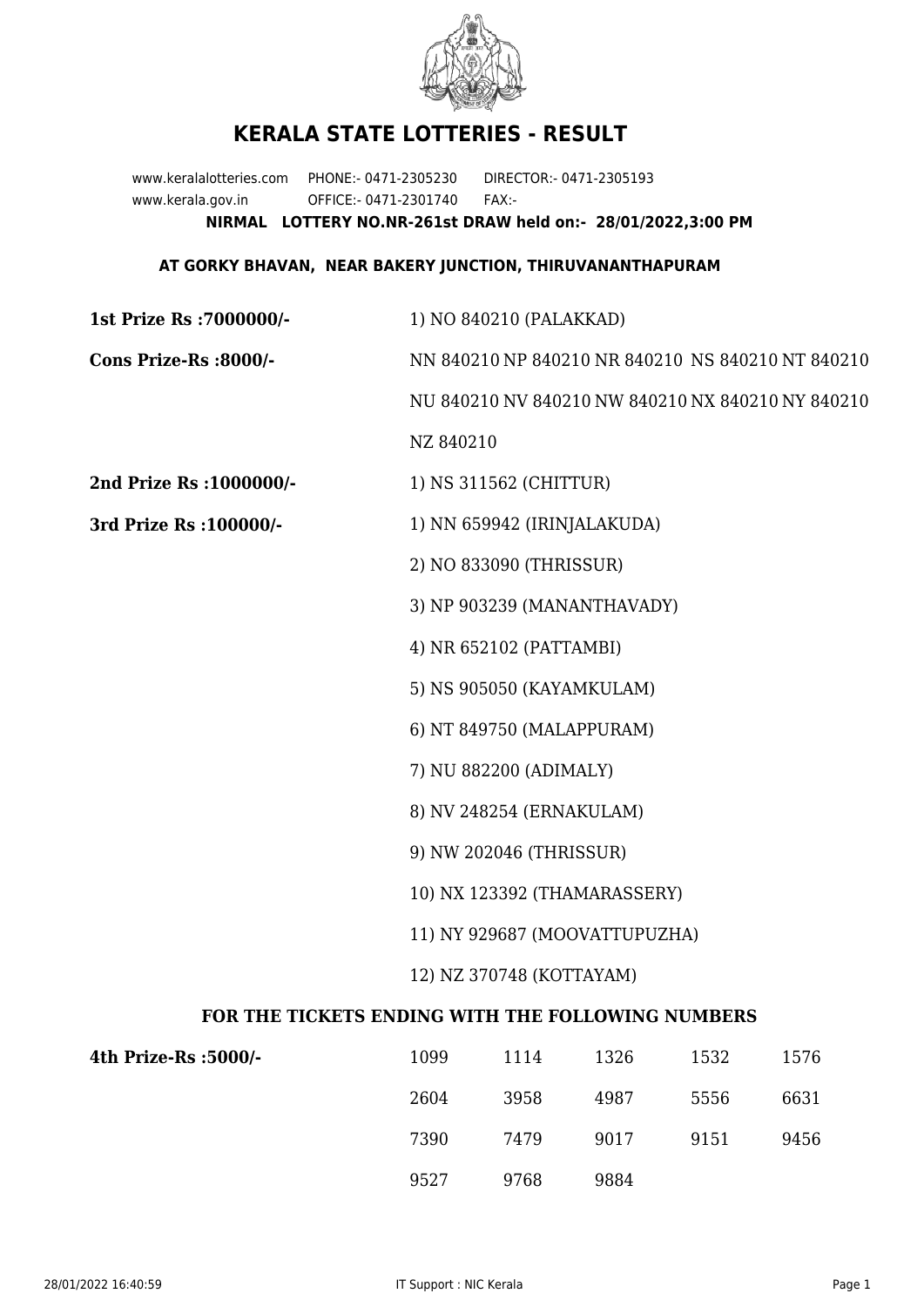| 5th Prize-Rs : 1000/- | 0477 | 0784 | 0873 | 1161 | 1382 |
|-----------------------|------|------|------|------|------|
|                       | 1455 | 1710 | 2075 | 2326 | 2826 |
|                       | 2969 | 3155 | 3938 | 4213 | 4578 |
|                       | 5001 | 5012 | 5711 | 6320 | 6385 |
|                       | 6429 | 6703 | 6848 | 6938 | 7039 |
|                       | 7046 | 7407 | 7676 | 8050 | 8578 |
|                       | 8616 | 8715 | 8730 | 9247 | 9715 |
|                       | 9942 |      |      |      |      |
| 6th Prize-Rs :500/-   | 0020 | 0163 | 0244 | 0326 | 0436 |
|                       | 0864 | 0882 | 0893 | 0951 | 1021 |
|                       | 1522 | 1615 | 1679 | 1795 | 1808 |
|                       | 1875 | 1913 | 2071 | 2100 | 2212 |
|                       | 2274 | 2306 | 2335 | 2341 | 2369 |
|                       | 2687 | 2821 | 2842 | 2956 | 3074 |
|                       | 3236 | 3465 | 3493 | 3529 | 3741 |
|                       | 4061 | 4081 | 4635 | 4797 | 4985 |
|                       | 5093 | 5253 | 5345 | 5362 | 5428 |
|                       | 5456 | 5475 | 5481 | 5591 | 5687 |
|                       | 5866 | 5908 | 6346 | 6378 | 6493 |
|                       | 6876 | 6951 | 7195 | 7240 | 7444 |
|                       | 7445 | 7560 | 7617 | 7801 | 7841 |
|                       | 8168 | 8173 | 8411 | 8518 | 8779 |
|                       | 8829 | 8967 | 9252 | 9304 | 9394 |
|                       | 9490 | 9508 | 9518 | 9668 |      |
| 7th Prize-Rs : 100/-  | 0030 | 0032 | 0037 | 0303 | 0531 |
|                       | 0557 | 0568 | 0647 | 0699 | 0700 |
|                       | 0721 | 0787 | 0989 | 1102 | 1158 |
|                       | 1271 | 1288 | 1444 | 1453 | 1493 |
|                       | 1523 | 1591 | 1630 | 1643 | 1726 |